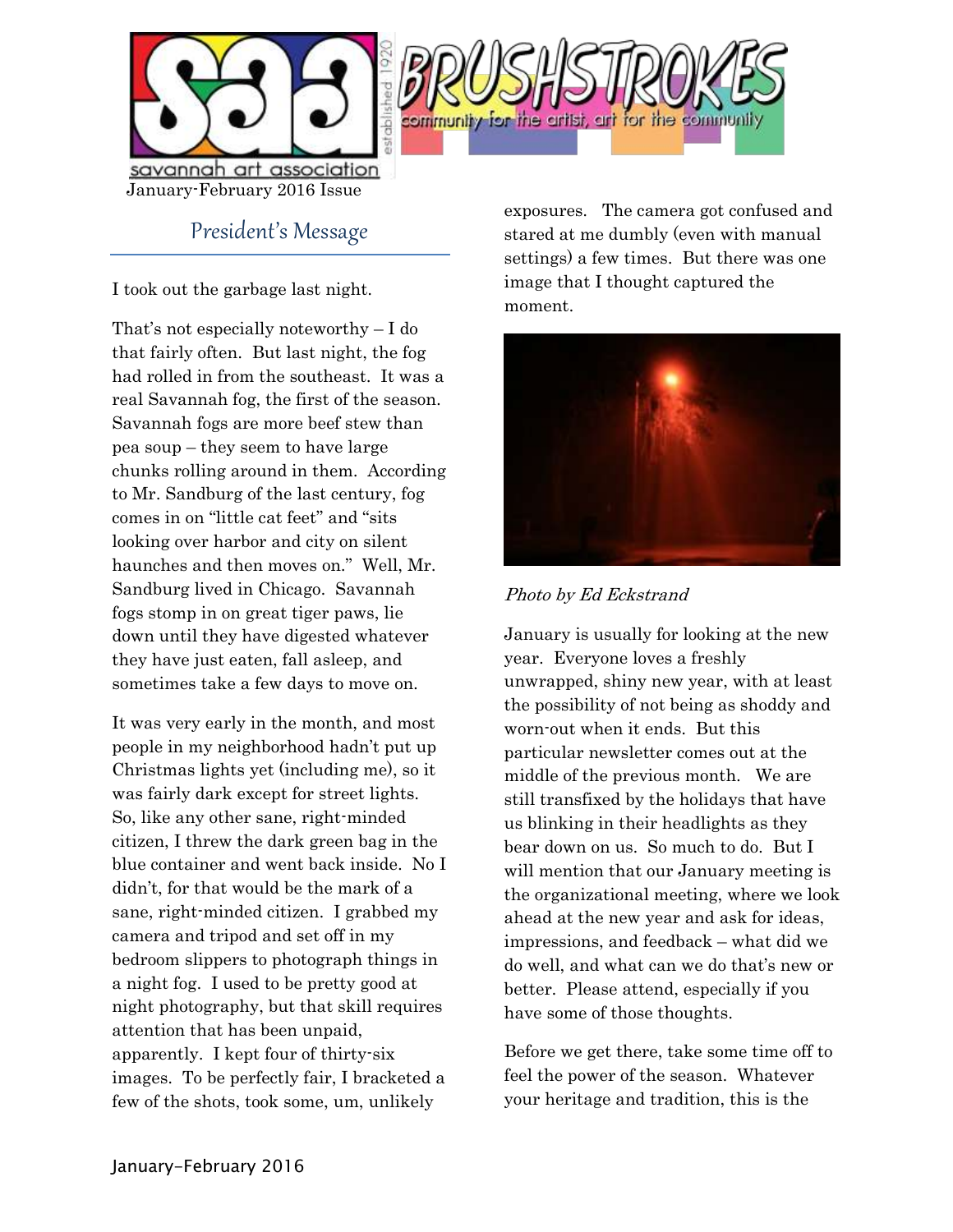

time of year to look carefully around you and think about how you are doing and where you are going. It's worth doing, especially for artists, whatever else you do during the month. Over the past year's exhibitions, I've seen an awful lot that people can mark as an accomplishment, and feel good about. If you celebrate like I other tradition, translate that into something nice for your world.

I guess that about does it. What? Oh, that. Well, okay.

Ed

The art this month's issue is provided by Dottie Farrell, our artist of the month.

# News from Bobbie Kraft

The construction of the Savannah Art Association gallery is moving along again. A new contractor is busy getting our space ready for us.

## SAA PAG

The Savannah Art Association Plein Air Group that is PAG. We have formed a small group and would like all who are interested in joining us for a little adventure in painting outdoors to join us whenever you can. There is no cost. We plan to meet every other Monday and using the following Friday as a rain date. It is now on our calendar. The locations will vary, we are open for suggestions.

### December

10 SAA Christmas Party Tubby's Restaurant on River Drive, in Thunderbolt, 5:30 p.m. Entertainment to be provided by Al and Leigh Harris and their Bluegrass Band. Call 912 232-7731 to register.

21 SAA PAG will meet at the Skidaway Aquarium at 10 am to paint. Bring your painting supplies, snacks and lunch. Stay as long as you like.

29 Airport Show, take down old and put up new art. Theme: "All things Savannah", Historic landmarks etc. to be considered for artwork in the new SAA cookbook.

## January

## 1 Happy New Year

4 SAA PAG will meet on River Street, Abercorn Ramp, near the Anchor to paint. We will meet at 10 am. Rain date is Friday January 8.

4 SAA BOD Meeting 5 p.m. Johnny Harris Restaurant.

9 Senior Playshop at Generation One from 10 until 1 with watercolor Artist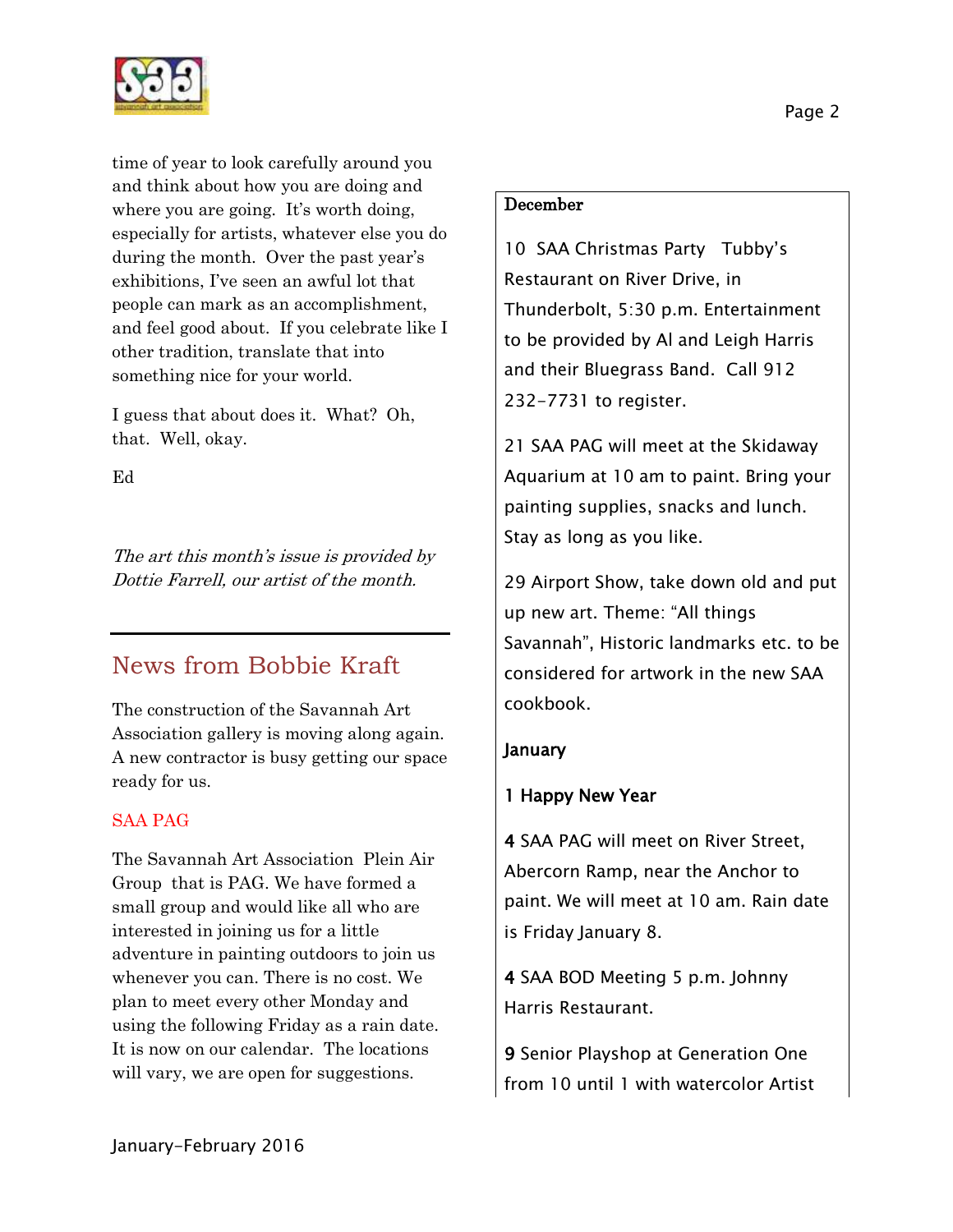

## Page 3

Wayne Chambers. Bring your watercolor supplies and we will all share materials if needed. Fee: \$15.

14 General Meeting 6 p.m. Johnny Harris Restaurant. A very Important Meeting, Please plan to attend.

18 SAA PAG will meet at 10 am at the Savannah Botanical Gardens on Eisenhower at Sallie Mood Drive.

# February 2016

1 SAA PAG meets in Bluffton at 12 noon at The Cottage, on Calhoun Street for lunch, followed by painting nearby.

1 SAA BOD Meets 5 pm at Johhny Harris Restaurant.

15 SAA PAG meets at Forsythe Park Café at 12 noon, lunch and then paint.

13 Senior Playshop with watercolorist Frances Mills, painting the impressionist way. Cost \$15.

18 SAA General Meeting 6 pm Johnny Harris.

29 SAA PAG meets at the Coastal Bamboo Gardens, Hwy 17 near Richmond Hill. Bring your snacks and lunch.

# Featured Artist

# Dottie Farrell



As a child growing up in rural North Carolina, Dottie had a great appreciation for the beauty in the flowers and nature around her. While taking a "kiddie art" class in college, she discovered she had a real love and talent for art. She graduated from East Carolina College with BA and MA degrees in Elementary Education. She taught kindergarten, first grade and music for many years. She also ran her own monogram business for 15 years. While living in Japan for three years with her Air Force husband, Dottie had the opportunity to study oil painting. Upon returning stateside, she had to devote her time to raising her family and working. In 1998, Dottie discovered the wonderful world of watercolor. Over the next few years, she developed her talent through study under local artists Rebecca Willis and Kim Miller. She took many workshops with such noted artists as Al Stein, Ann Pember, Joy Moon, Lian Zhen, Steve Rogers, Janet Rogers, Suzanna Spann, Ann Patterson and others. Her work hangs in homes and offices throughout the US and abroad. In 2005,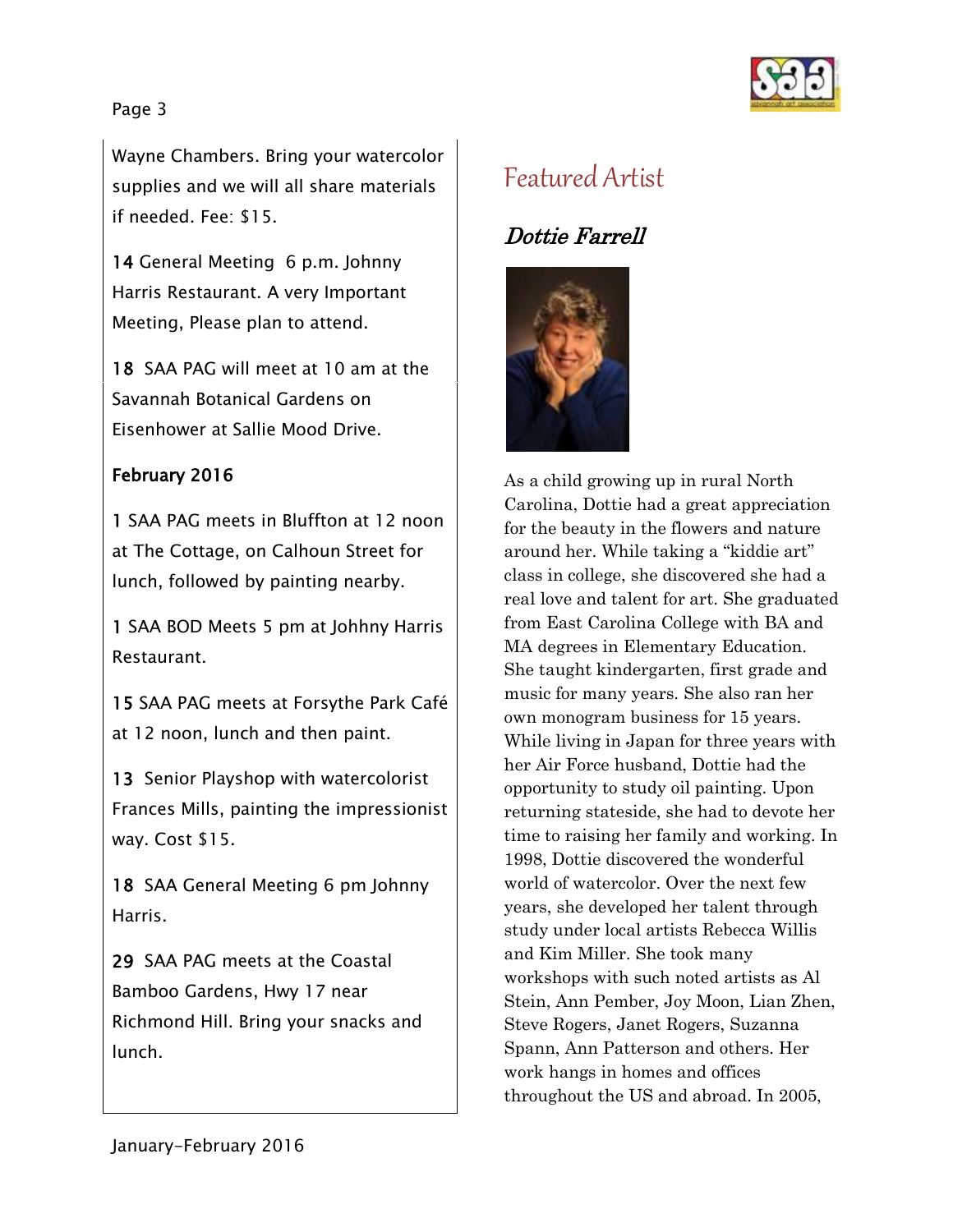

Dottie was privileged to join Bess Ramsey in Studio One at the City Market Art Center in Savannah.



**About the Work:**

Today, Dottie paints with vivid colors in a very realistic style, paying close attention to detail and often with a touch of whimsy. She tries to capture the beauty and vivaciousness of "life" in this wonderful world where we live. Her work hangs in offices and homes throughout the U.S. and abroad. You can visit Dottie at Studio One (upstairs over Belford's Restaurant) in City Market. She is a member of the Landings Art Association and the Georgia Watercolor Society. Contact cell 912-665-0786; email: dhf4760@bellsouth.net.

.

# Miniatures –News in Brief



Saturdays on River Street will resume on April 2, 2016. We need a volunteer to organize and manage the River Street Shows. Call 232-7731 to volunteer.

**PLAYSHOPS 2016.** If you would like to give a 5 or 6 hour workshop please call 232-7731, or if you would like to have one given in a particular art area, call.

What You've Been Up To

# **[I S C A P](http://www.iscapartproject.com/#%21home/mainPage)**

**[I n t e r n a t i o n a l S t u d e n t](http://www.iscapartproject.com/#%21home/mainPage)**  Climate Art Project



# ISCAP Report

. Carol Anderson reported that ISCAP is going well. There is an Argentina class on the website. Check out the website ISCAP.com.

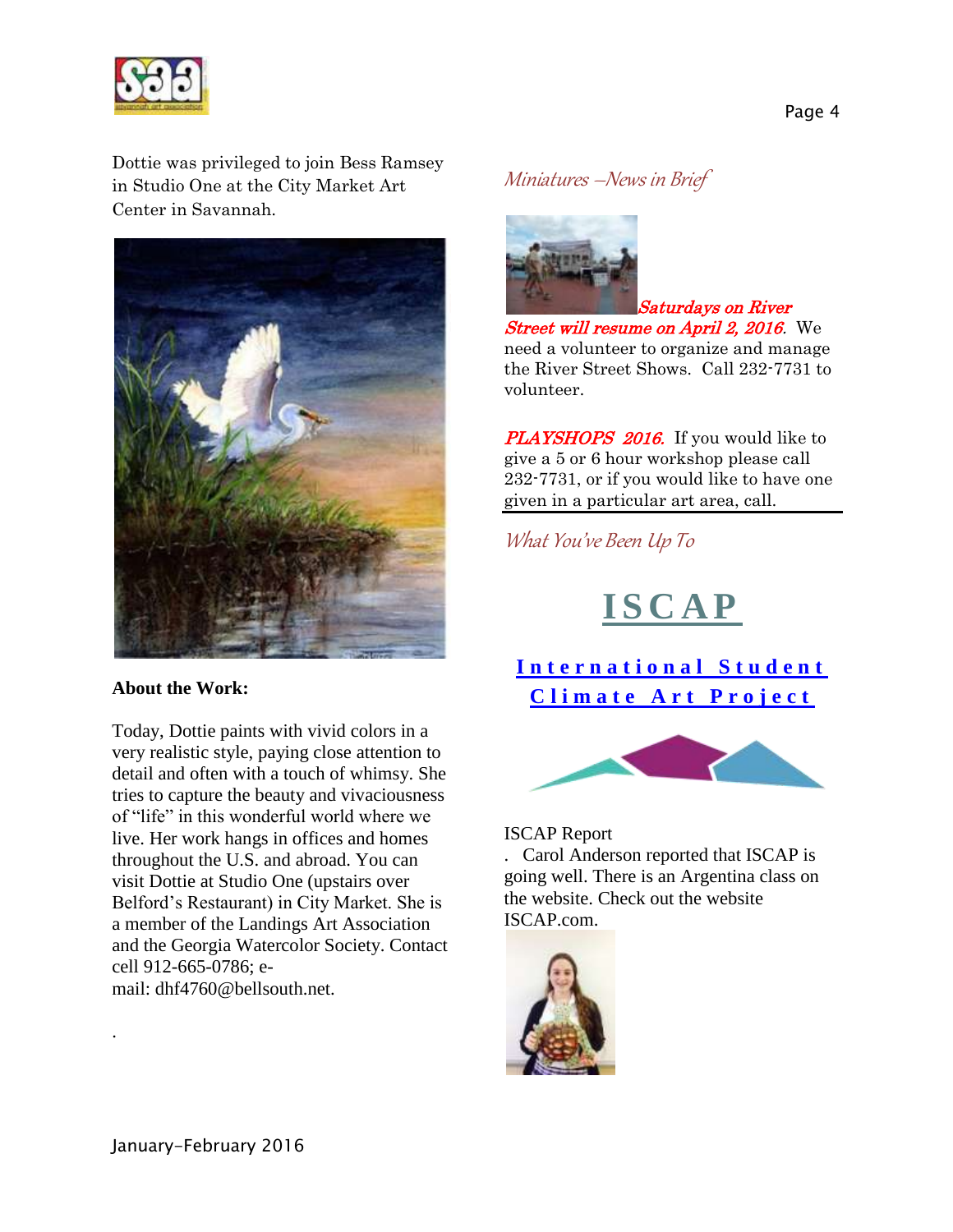



### SAA is planning to publish a new

cookbook. We are in the process of putting together a new cookbook for 2016. We will need to receive from all of you two or three recipes to place in this new book. Send your favorite recipes to our address: SAA, P.O. Box, 5385, Savannah, GA 31414, or email them to Andrea Stark at [Starkabode@AOL.com.](mailto:Starkabode@AOL.com) We also need to sell ads in the cookbook, A full page ad will cost \$150, ½ page \$100, 1/3 page \$75, ¼ page \$40, 1/6 page \$30, 1/8 page \$25, Booster @15. Full color back page \$200. A business card size ad is \$40.

 We will also be pre-selling the cookbooks, they make great gifts. When



 The committee is Andrea Stark, Grace Rohland, and Ashley Inniss. If you are interested in selling ads or otherwise helping with the cookbook please contact Andrea at 912-663-3188, or Grace at 912- 844-4415 or Ashley at 470-443-4836. We can use more help!.

### Welcome to Our newest Members

Kathleen Varadi, Josie V. Toney, Gwendolyn Frazier-Smith

The SAA Christmas Party This year's Christmas Party was at Tubby's Tank House Restaurant in Thunderbolt, Thursday, December 10 , 5:30 p.m.,

Leigh and Al Harris' bluegrass band, "Southern Tide" performed at the dinner, it was a great time for all .

### Pictures from the Christmas Party



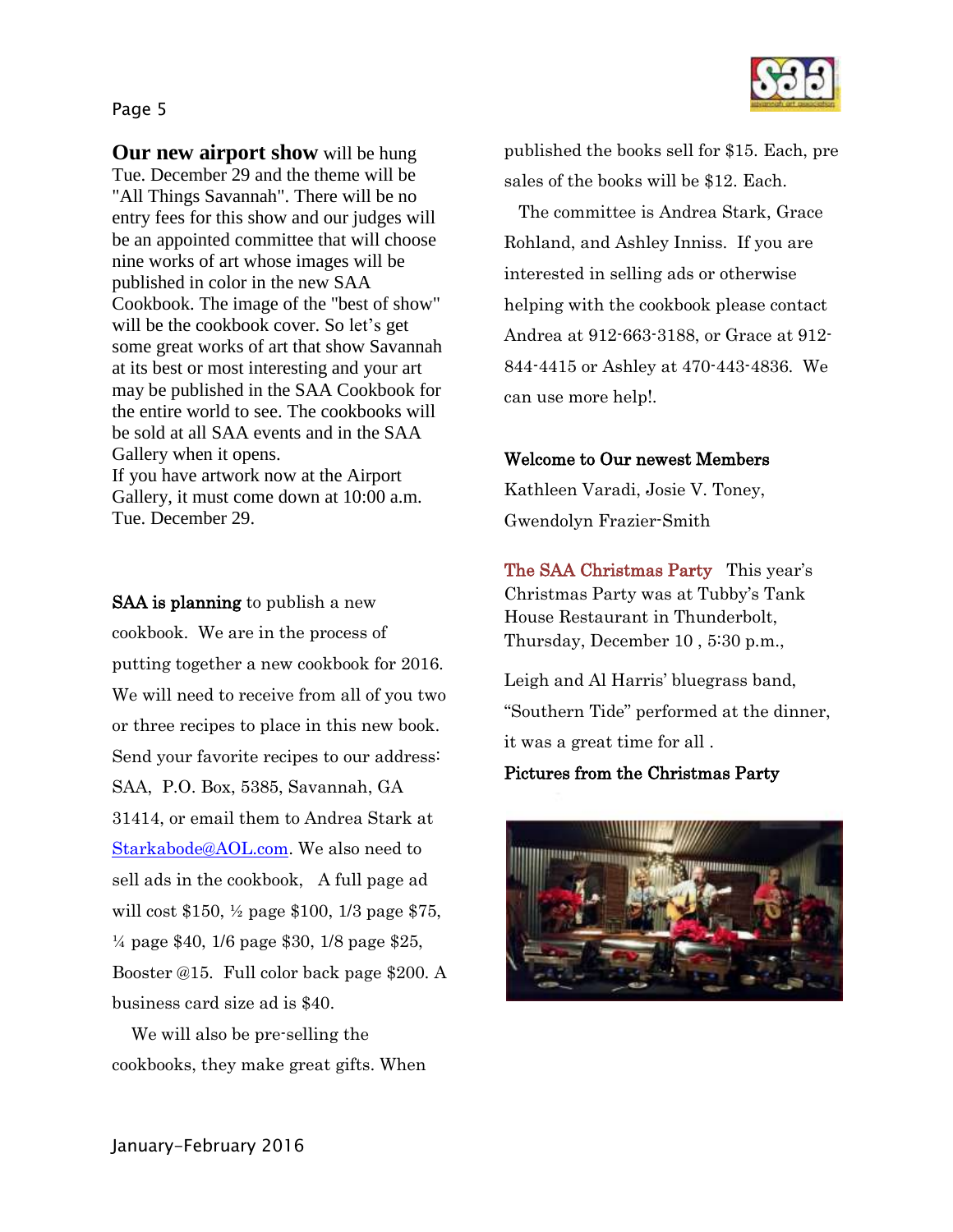













Hello SAA Members, There is another great workshop coming up. This one is hosted by Tybee Arts Association and Mermaid Cottages. This Oil Painting/Plein Air workshop is taught by Kentucky artist Bill Fletcher and it takes place on Tybee Island January 26, 27, 28, 2016. Check out Mr Fletcher's work on [www.billfletcherstudio.com](http://www.billfletcherstudio.com/) .

### MEMBERS

### New and not new…

Call to volunteer 232-7731. We need help with fundraising, working on River Street, High School Art Competition, other areas of assistance as needed.

Page 6

January-February 2016